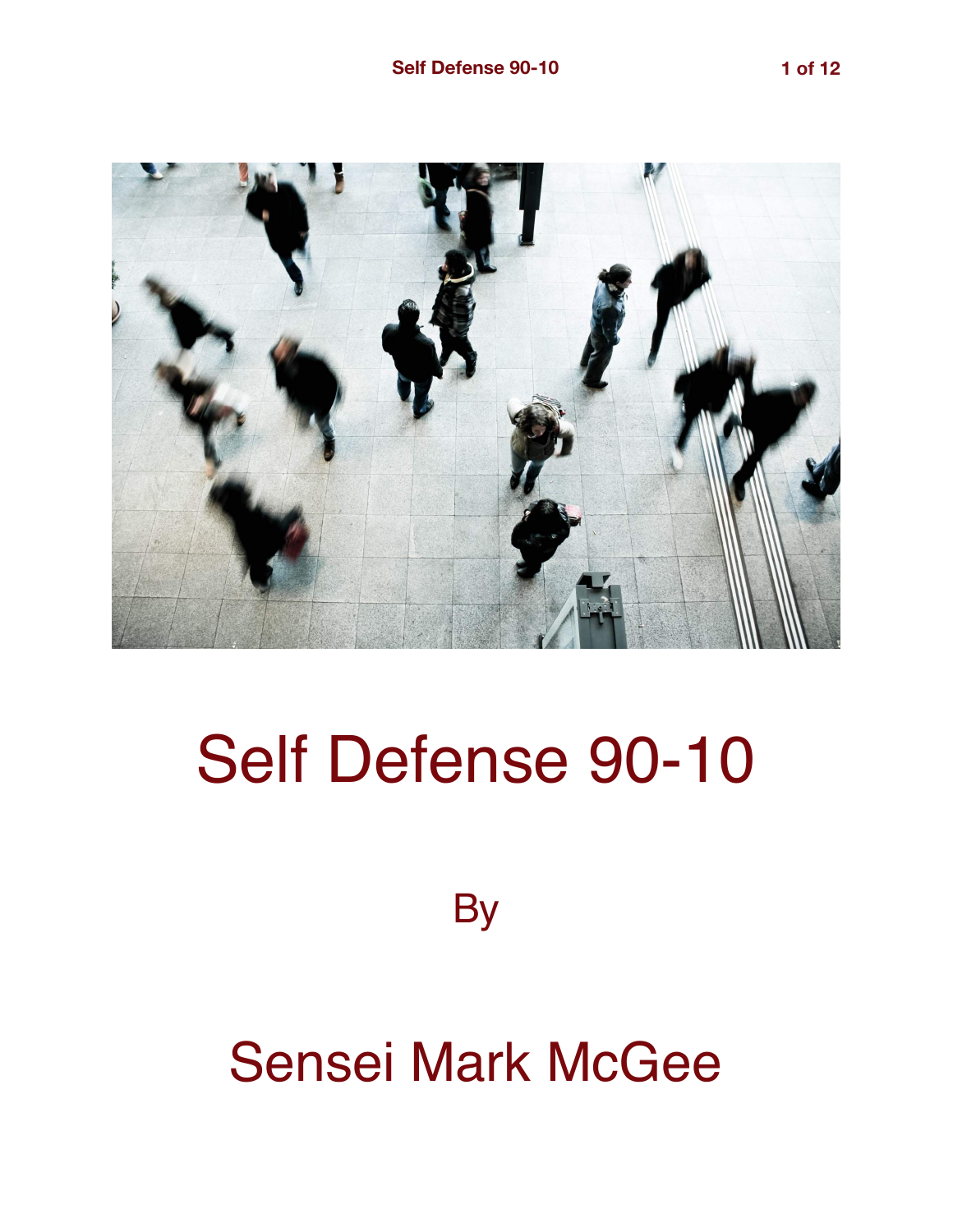I often tell students in our Grace Martial Arts classes or clinics that self defense is 90% awareness and 10% technique. Let's see how that works in a variety of real-life situations.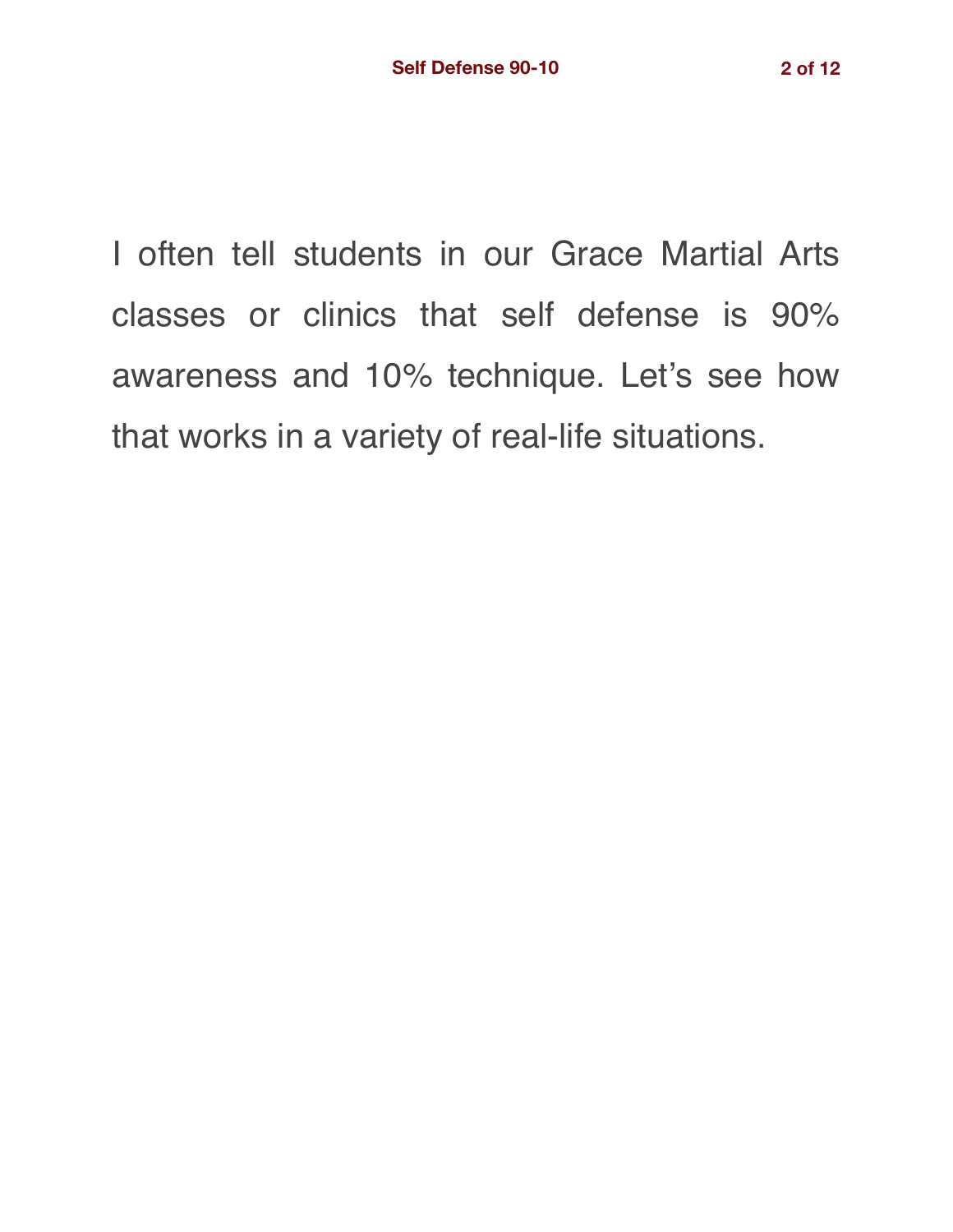## **College Student**

A young college student is attending a weekend party on campus. She went there with a group of friends and returned home with that same group of friends. While at the party she drank soft drinks from a can that she had to open. She carried the can with her until she finished the drink. She also did not accept any drink offered to her if it was not an unopened soft drink can.

## **Young Mother**

A young mother of three children is driving to a mall in her city. She sees a man standing next to a car near the mall entrance and wonders if it's safe for her to park there. She decides not to take a chance and drives around to the other side of the mall where she parks and takes her children inside. When she is ready to leave the mall she notices the same man she saw earlier standing near her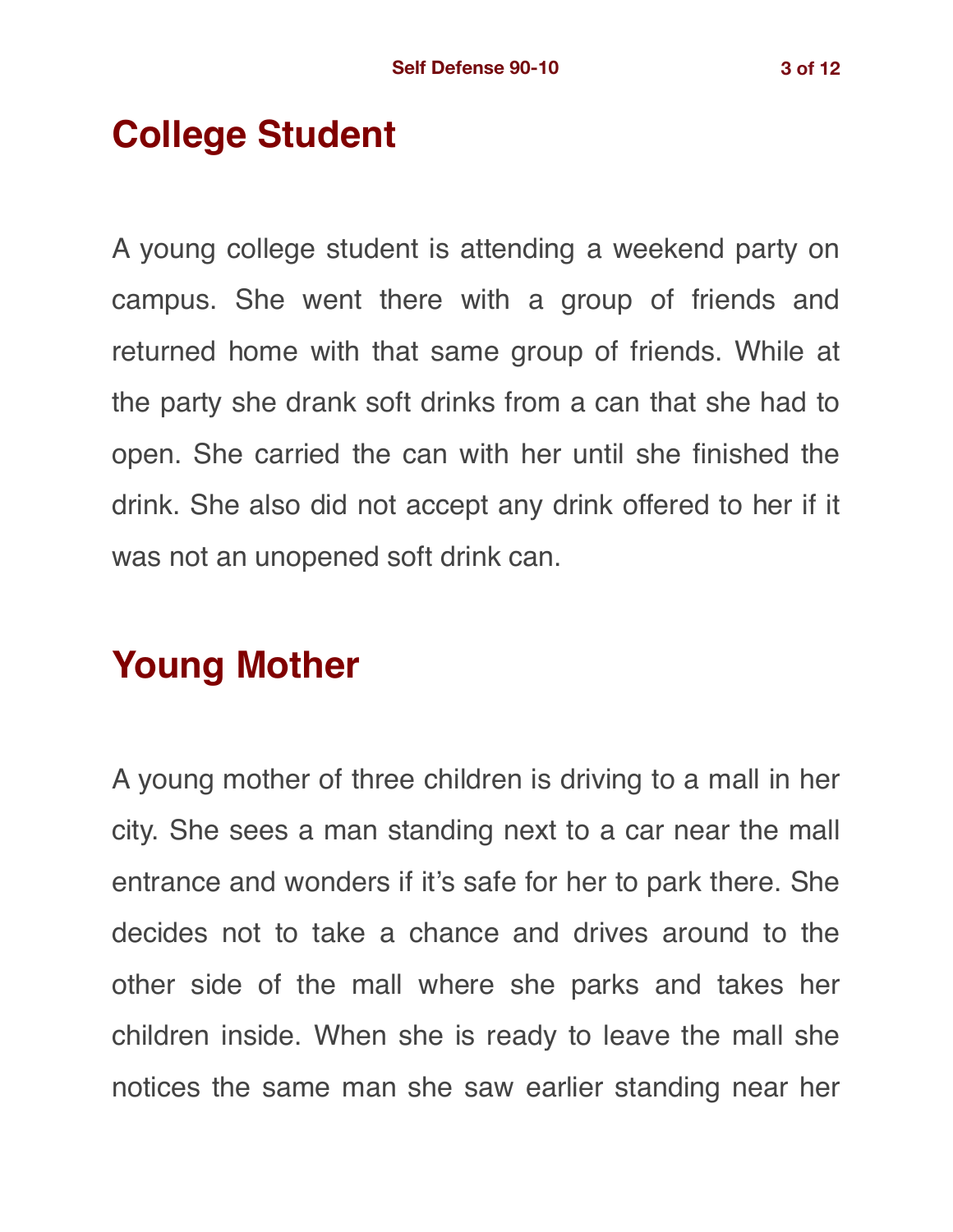car. She asks a store manager if someone would walk her and her children to her car. The store manager asked an employee to walk her to her car. The employee stayed with the woman until the children were in the car and she drove away. The man waiting nearby quickly walked away when he saw a store employee walking with the woman and her children.

#### **Children Approached by Stranger**

Three young children are playing in their neighborhood when a stranger approaches them and asks if they've seen a small white dog in the area. The stranger asks them to come with him to his car where he'll show them a picture of the dog. The children do not go with the stranger. They walk away from him quickly to tell one of their parents about the encounter. The stranger quickly walks to his car and drives away.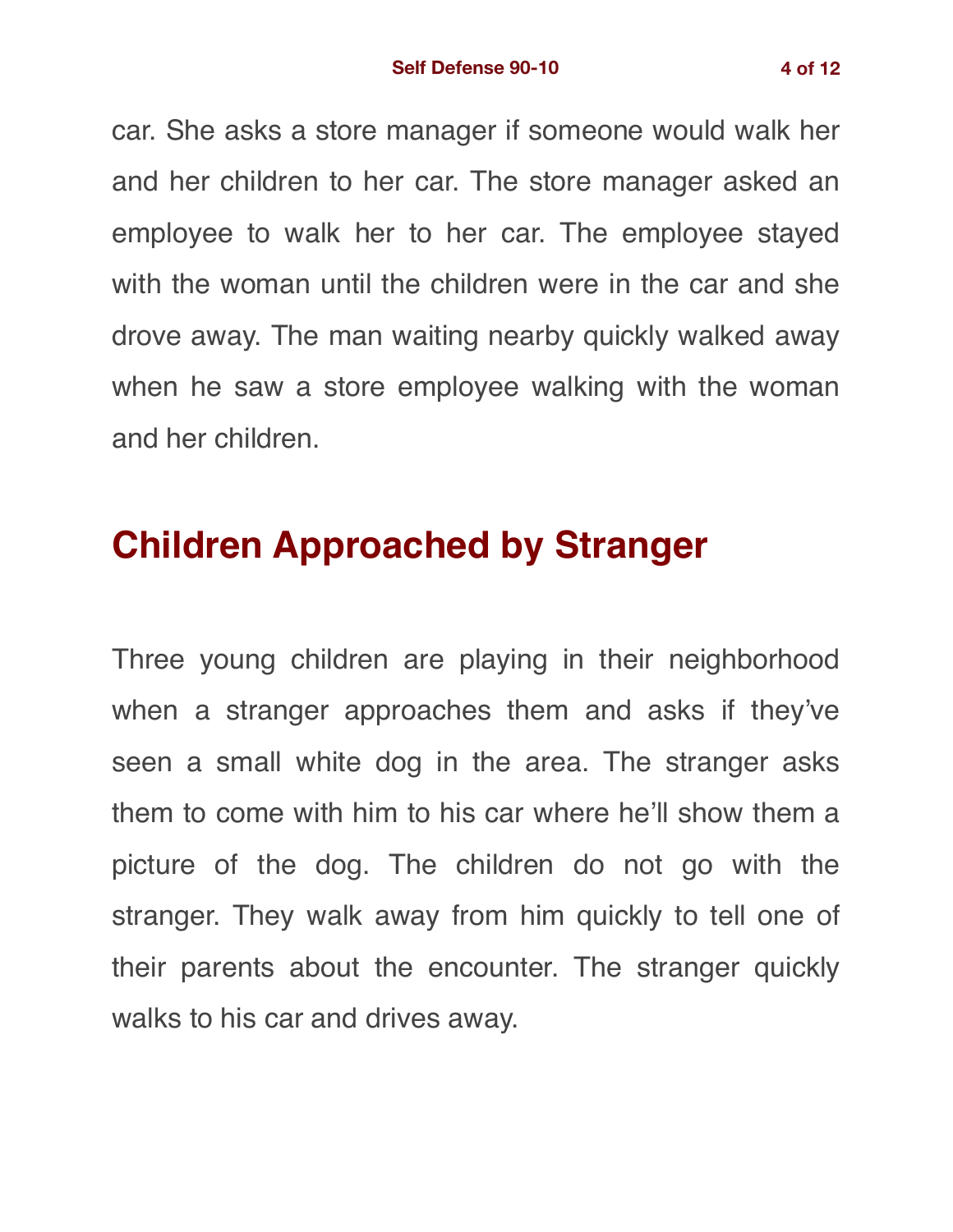#### **90% Awareness**

Self defense really is 90% awareness. It's a combination of common sense and being aware of your surroundings.

- Stay away from dangerous people and places, especially at night
- Go places with family or friends whenever possible use the 'buddy' system
- Display confidence don't look like a victim
- If someone or something appears suspicious, walk away. Listen to your intuition — don't take a chance when it's not necessary
- Ask for help from a trusted source (e.g. store manager, police officer, parent) when you think a situation may put you in danger
- If a stranger approaches you, step away from them to keep a safe distance between you. If they continue to approach you even after you've stepped away, put up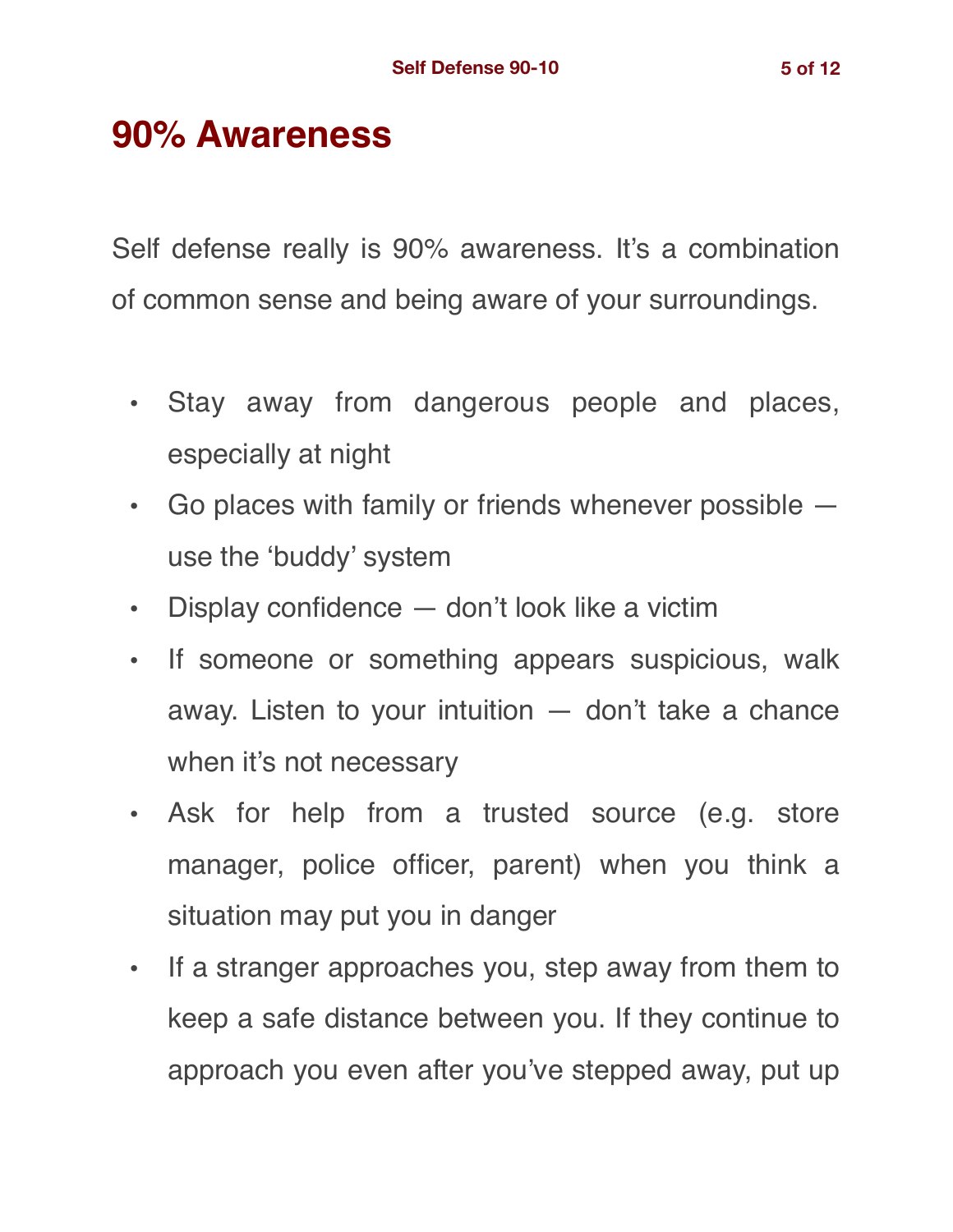your hands and tell them not to come any closer. If the stranger means no harm, they will stop and explain themselves. Even then you should still keep the safe distance in case they are trying to lure you closer. If the stranger means to harm you and continues to approach, your hands are in a defensive position. Depending on your self-defense training, you can use your hands to block, strike, trap and throw. You can also use your legs to kick (more about that in the 10% section below).

• If the stranger pulls a weapon on you (e.g. knife, gun), comply with their request to give them something you have (e.g. wallet, phone, bag). Do NOT comply if they ask you to go with them. That's kidnapping and could lead to serious injury or even death (more about that in the 10% section below).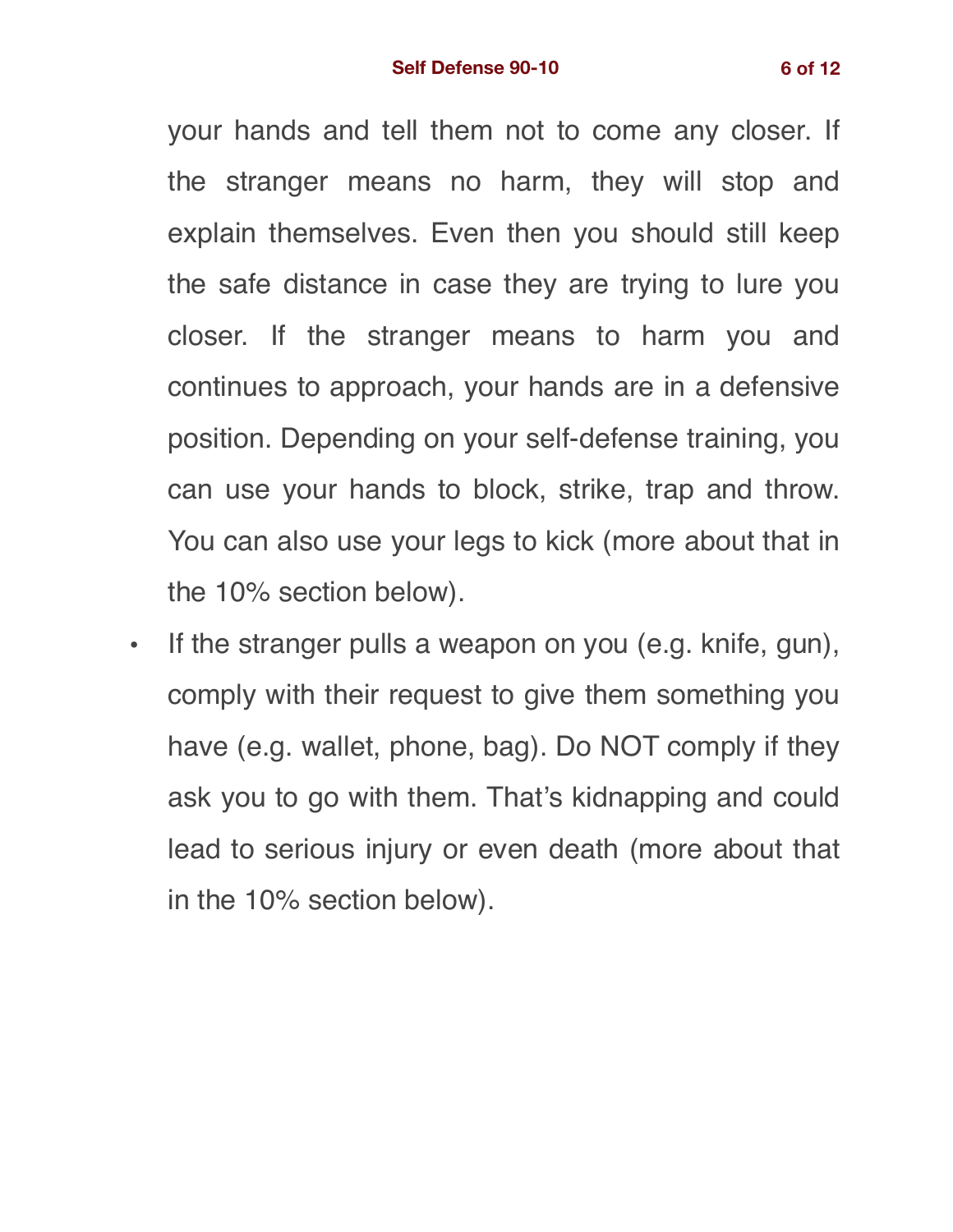You can read more about the importance of awareness in these Grace Martial Arts articles –

[The Three A's of Attack Awareness](https://gracemartialarts.com/2010/02/20/the-3-as-of-attack-awareness/)

[Three Rules for Self Defense: Rule Two](https://gracemartialarts.com/2018/09/15/three-rules-for-self-defense-rule-two/)

[Self-Defense Advice for Children & Teens](https://gracemartialarts.com/2018/05/21/self-defense-advice-for-children-teens/)

[Self Defense for Children and Teens](https://gracemartialarts.com/2018/07/07/self-defense-for-children-and-teens/)

[Young Women and Sexual Assault](https://gracemartialarts.com/2018/07/19/young-women-and-sexual-assault/)

[Three Zone Defense](https://gracemartialarts.com/2018/08/04/three-zone-defense-theory/)

[Turning On The Lights In Self Defense](https://gracemartialarts.com/2018/07/28/turning-on-the-lights-in-self-defense/)

[Evade to Escape](https://gracemartialarts.com/2018/06/16/evade-to-escape/)

[Evade to Enter](https://gracemartialarts.com/2018/06/23/evade-to-enter/)

[Exit Strategy – What's Yours?](https://gracemartialarts.com/2018/06/30/exit-strategy-whats-yours/)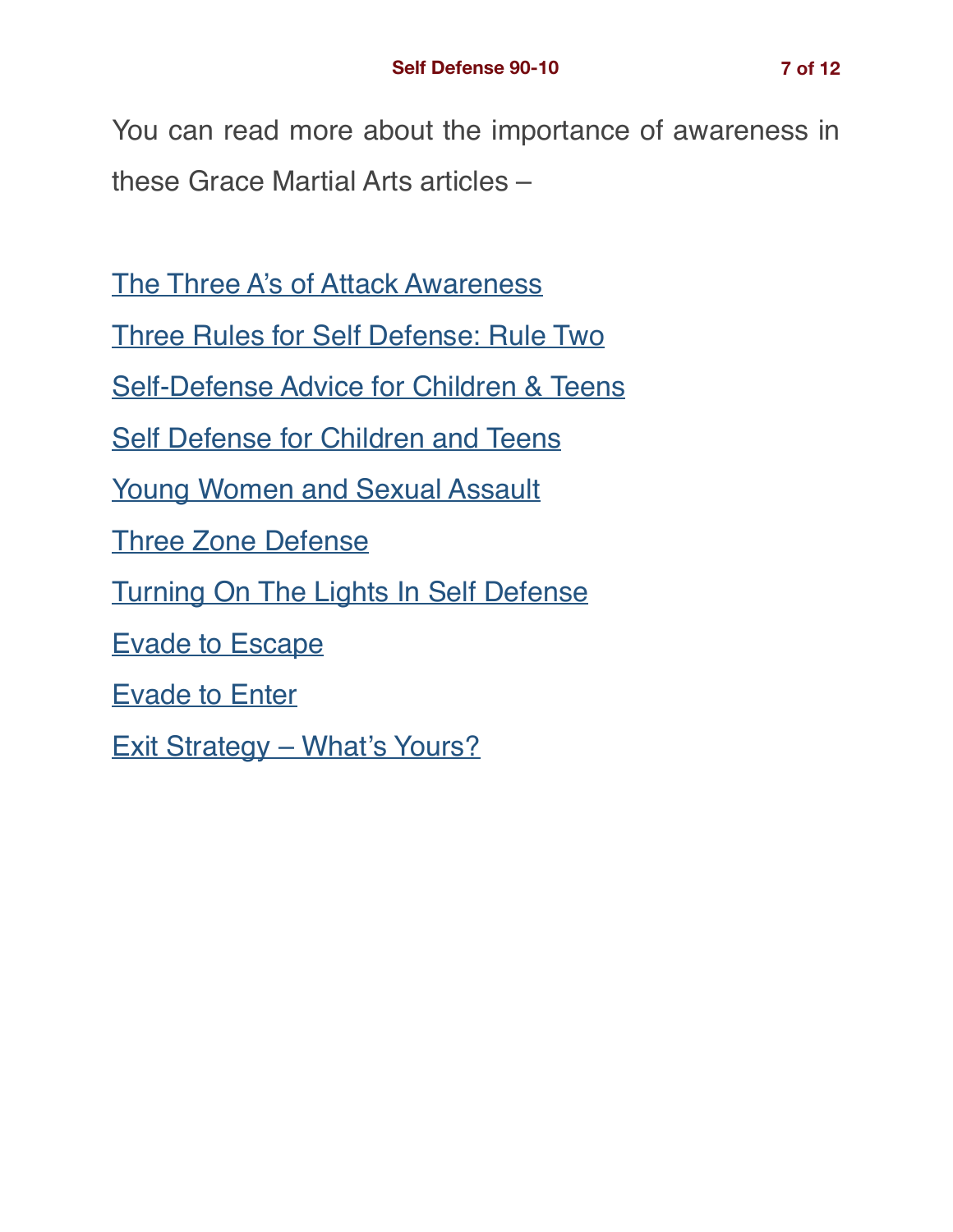## **10% Technique**

Anyone can be Attacked Anywhere at Anytime – even when we've used common sense and awareness. That's why we also recommend training in self-defense techniques. You can receive this training from a martial arts instructor or at a self-defense clinic. You can also check with your local police or sheriff's department to see what kind of local training they recommend.

We teach five types of techniques for self defense in Grace Martial Arts classes and clinics:

- 1. Escaping techniques
- 2. Blocking techniques
- 3. Striking techniques
- 4. Trapping techniques
- 5. Throwing techniques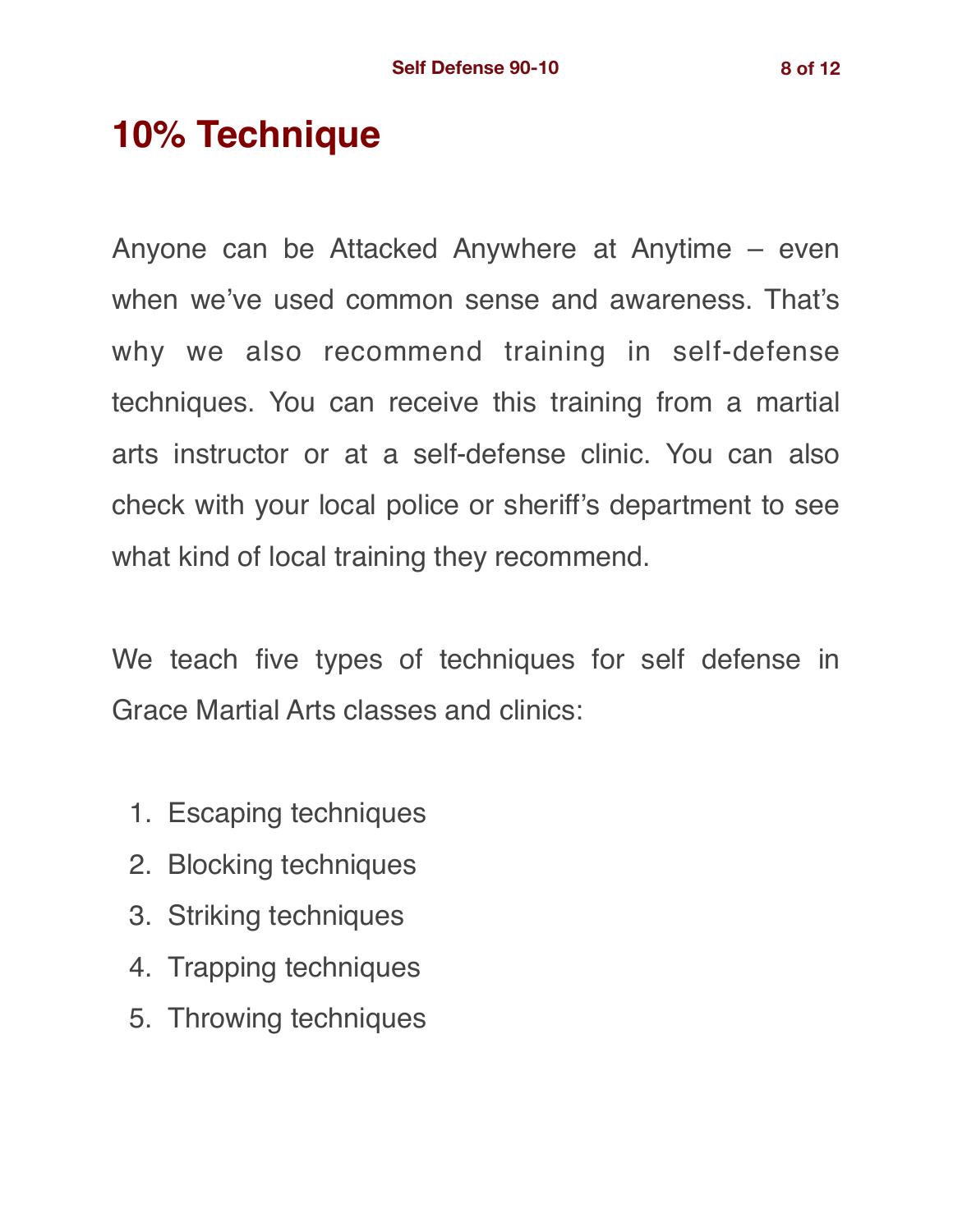The following are descriptions of what you will learn in a Grace Martial Arts clinic.

## **Escaping**

If someone grabs you, escape from the grab. You will learn how to escape from wrist grabs, arm grabs, leg grabs and body grabs from front, back and sides.

## **Blocking**

If someone attempts to hit you, block the striking arm and direct it away from you. You will also learn how to move your body away from the strike or kick to lessen the force of the blow.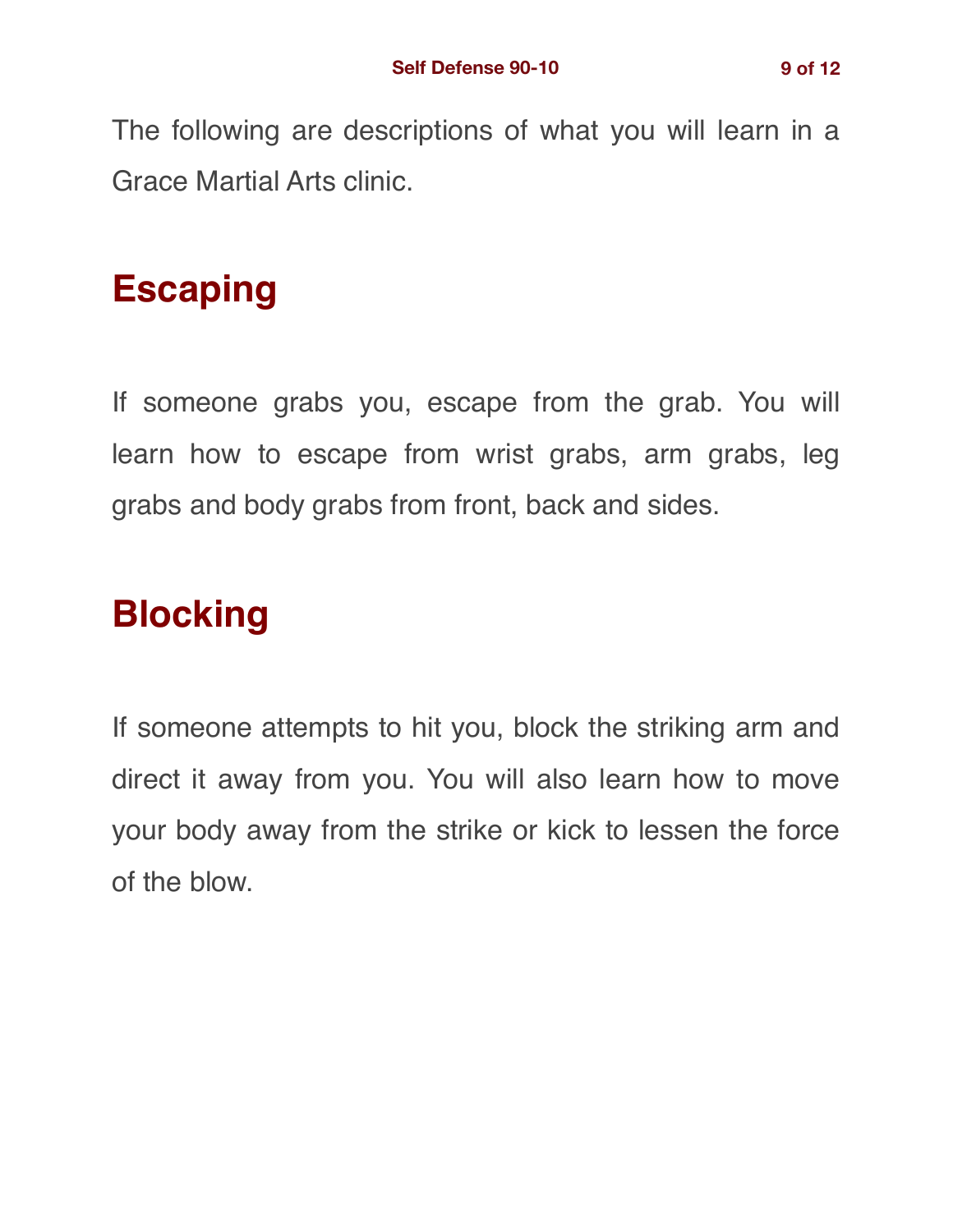## **Striking**

Strike your opponent with your palm, fist, elbow, knee or foot to soft target areas of their body. You will learn how to build power, speed and accuracy to ensure the effectiveness of your strikes and kicks.

## **Trapping**

Use your hands and arms to lock your attacker's joints. You will learn how to use joint locks to trap your attacker for the purpose of moving them away from you or for holding them if necessary.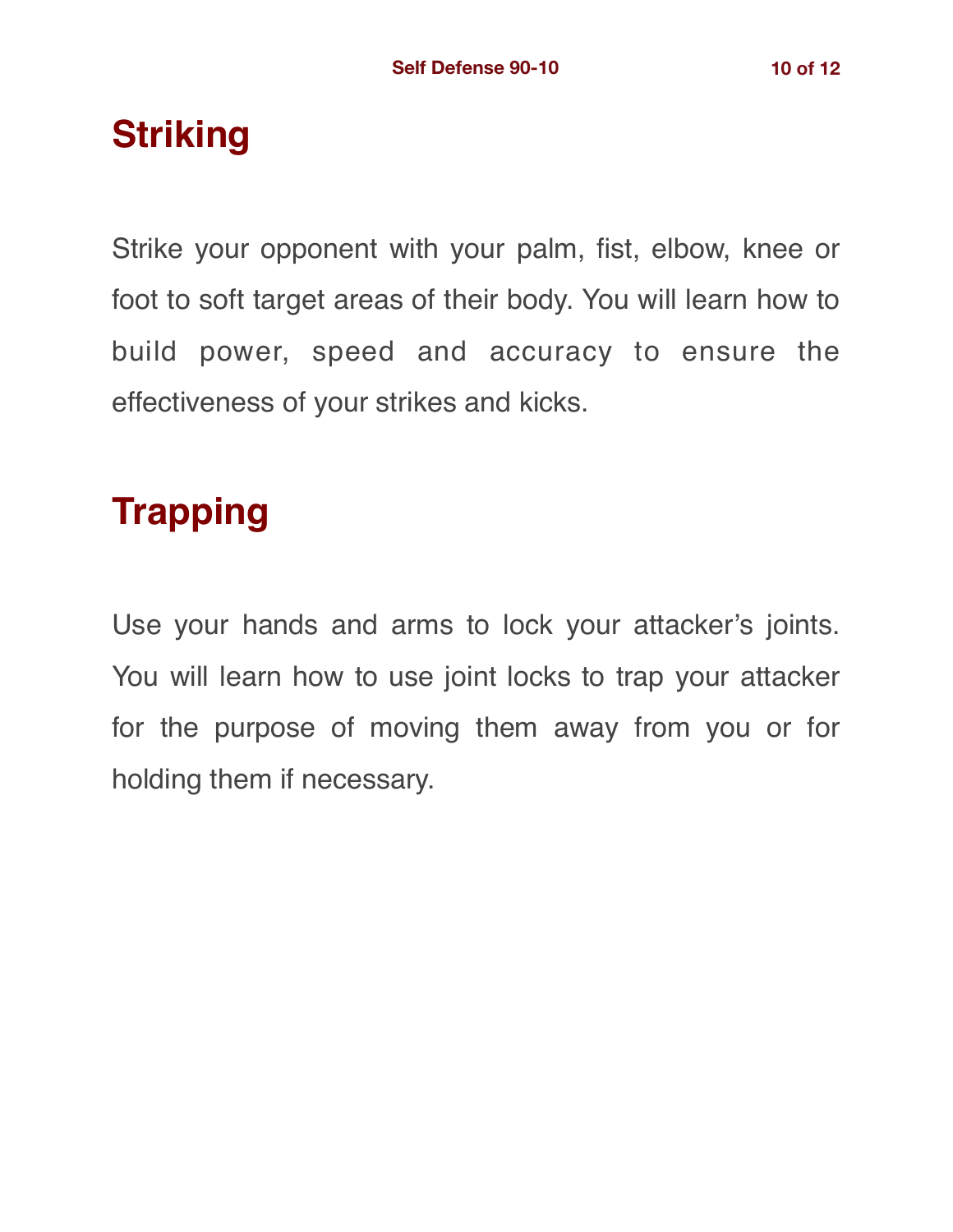#### **Throwing**

Use your hands, arms, feet and legs to throw your opponent. You will learn how to use your body to effectively off-balance your attacker and throw them down or away from you so you can escape.

You can read more about the importance of technique in these Grace Martial Arts articles –

[Surprise, Put Out, Steal](https://gracemartialarts.com/2018/05/19/s-p-s-surprise-put-out-steal/) [Increasing Power, Speed and Accuracy in Martial Arts](https://gracemartialarts.com/2018/05/26/increasing-power-speed-and-accuracy-in-martial-arts/) [Responding to Threats: Level One](https://gracemartialarts.com/2019/02/09/responding-to-threats-level-one/) [Responding to Threats: Level Two](https://gracemartialarts.com/2019/03/09/responding-to-threats-level-two/) [Responding to Threats: Level Three](https://gracemartialarts.com/2019/04/27/responding-to-threats-level-three/) [Three Rules of Self Defense: Rule Seven](https://gracemartialarts.com/2018/10/20/three-rules-for-self-defense-rule-seven/) [Three Rules of Self Defense: Rule Eight](https://gracemartialarts.com/2018/10/27/three-rules-for-self-defense-rule-eight/) [Three Rules of Self Defense: Rule Nine](https://gracemartialarts.com/2018/11/03/three-rules-for-self-defense-rule-nine/) [Three Rules of Self Defense: Rule Ten](https://gracemartialarts.com/2018/11/10/three-rules-for-self-defense-rule-ten/)